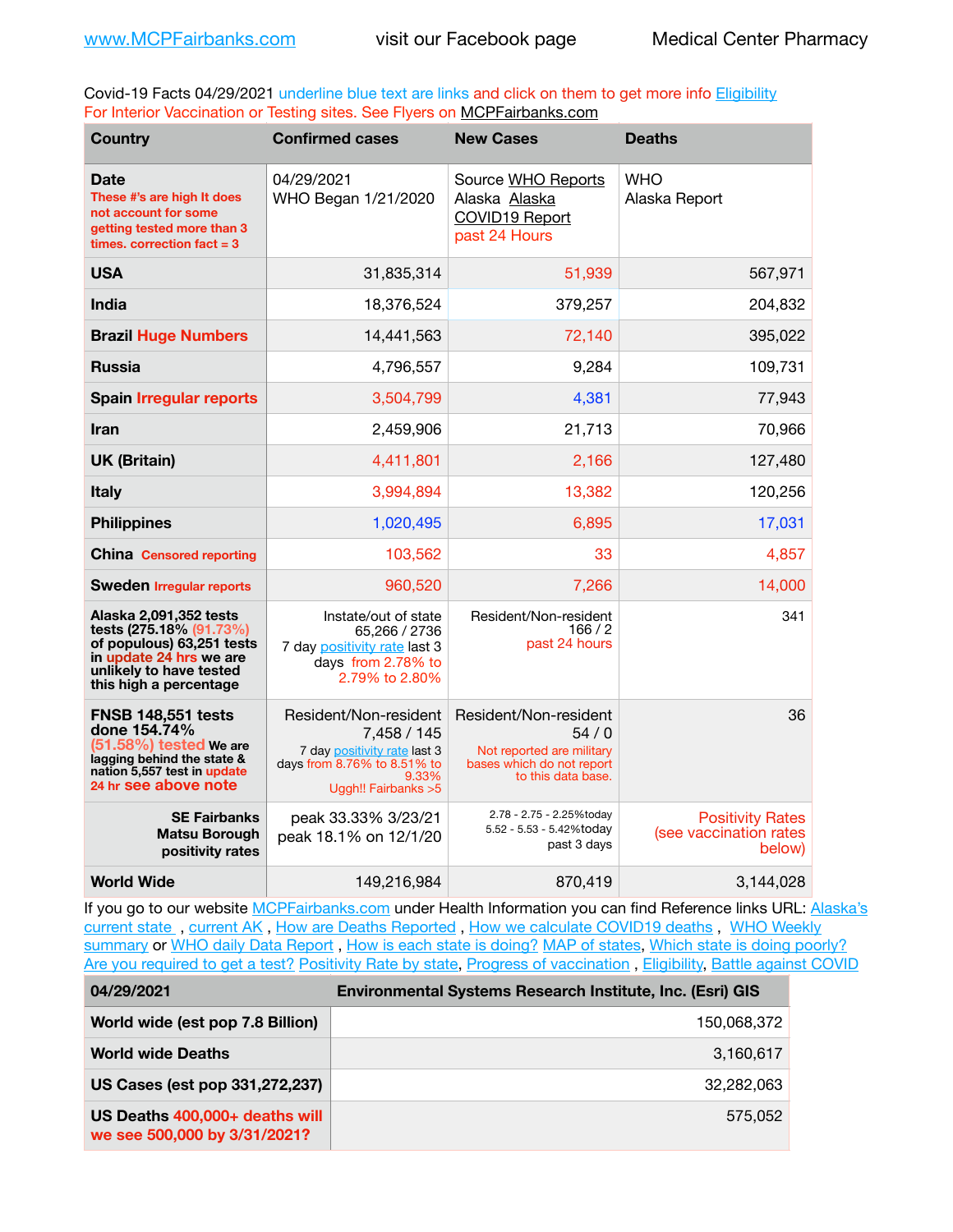## FDA has recommended a pause in the distribution of the Johnson and Johnson vaccine. Due to increase risks of blood thrombosis in young 18-48 y/o women.

Impact of COVID-19 on the US Healthcare system

Estimated US Population 331.3 million 195.06% (65.02%) have been tested (645.6 million) Estimated 5% of US population will test positive for Covid-19 16.56 million (currently 32.28 Million (9.75%) of population tested positive vs Alaska (8.59%) we have currently tested an est. 645.6 million based on 32.28 mill that have tested positive discount some of these numbers by 67% to account for multiple testing of same person.

If 8% will require hospitalization of the 16.56 million positive cases, we would need 1.325 million beds. Estimated by the American Hospital Association there are 800,000 staffed beds available.

The US has 2.8 hospital beds per 1000 our needs could be 56, China had 4.3, Italy 3.2, South Korea 12.3

The USNS Mercy and Comfort added 2,000 staffed beds, not ICU

Of these estimated to be admitted to ICU **860,000**, to ICU beds

 The Needs The US has 16,000 ICU beds we have 68,000-85,000 beds

US could need 299,000 beds with ventilators  $\leq$ 16,000 ventilators

**Summation:** Estimated needs could be 1.325 million hospitalized beds for just COVID-19 patients alone. If positives represents 5% of test run, then approximately 645.6 million have been tested, we have no idea how many tests have been run or how many multiple tests conducted on the same person, resulting in 32.28 million positive tests run with 575,052 with 772 deaths in the past 24 hours, ave 2320/day. In AK, with 65,266 positive cases 8.59% of Alaska, 1,482 hospitalizations, and 341 deaths. Hospitalization rate is 2.27% of those that test positive, Death Rate 0.522% overall or 23.01% of those hospitalized. Those >60 y/o represent 15% of positive cases, yet represent 80% of deaths. 569,114 vaccines given equal approximately 261,074 (34.35%) completed series and 308,040 (40.53%) vaccinated once of population

Normal ICU stay 5-7 days, estimated ICU stay for COVID-19 2-3 weeks and they could tie up a ventilator for that length of time also, helping only 1/3 as many patients.

This is why we need to flatten the curve by social spacing and only essential travel.

Expected Death (these are just estimates based on other countries) if 5% of the US Population (16.56 million) test positive we are now at 29.137 million positive (8.8%) and if

1% die = 165,600 people

2% die = 311,200 people

3% die = 496,800 people

6% die = 993,600 people obviously we have passed the 1.325 million positive cases we are 29.137 million so if 5% of the US population (16.56 million) test positive and 6% of those die = 993,600 deaths if no vaccine, or if 3.09% (511,704) will die, but we are 104.8% of the way there in 52 weeks (1 year).

World wide death rate of positive tests actually 2.11%. The US is at 575,052 1.78% of those actually tested positive, that is 70% lower death rate than when we started in 3/2020 , started at 6%. But we are slipping Death % have gone from 1.67 to 1.82%. There are 7.8 Billion people in the world 331 million live in the US (4.2% of the world's population) 9.75% have tested positive. The US deaths represents 18.19% of the world's death numbers and 21.51% of worldwide confirmed cases.

In comparison to the flu in the US.

CDC Estimates. From 2010 to 2016, the flu-related death rate was between 12,000 and 56,000, with the highest season being 2012 to 2013 and the lowest being 2011 to 2012. Most deaths are caused by complications of the flu, including pneumonia or a secondary bacterial infection of the heart or brain. or 2,000 to 9,333 per year. In 2020 in the US has 19 million cases 180,000 hospitalized and 10,000 (0.052%) have died, typically it is 2% will die, compared to 1.78% with COVID19. 195.06% (US), 275.18% (Alaska), & 154.74% (Fbks) are still too few to protect us from future outbreaks. Experts feel that we need either need people to get infected with the virus and develop antibodies or get vaccinated to create immune antibodies to protect us, that we need >60% of the population to have positive antibody tests and preferably 70-90%, one expert felt they would not feel confident til >85% were positive, to give assurance (herd immunity) in order to go without masks and social distancing. NY City seems to have the highest number at 20%. Testing is so important. Currently we are testing at 45.57 Million tests per month. At this rate to test everyone once it will take 7.2 months or over 0.59 years. To test 3 times it would take 21.59 months or 1.77 years

The [Flu](https://lnks.gd/l/eyJhbGciOiJIUzI1NiJ9.eyJidWxsZXRpbl9saW5rX2lkIjoxMDMsInVyaSI6ImJwMjpjbGljayIsImJ1bGxldGluX2lkIjoiMjAyMTAyMjYuMzYwNDA3NTEiLCJ1cmwiOiJodHRwczovL3d3dy5jZGMuZ292L2ZsdS93ZWVrbHkvb3ZlcnZpZXcuaHRtIn0.ePMA_hsZ-pTnhWSyg1gHvHWYTu2XceVOt0JejxvP1WE/s/500544915/br/98428119752-l) (Influenza kills approximately 1-2% of those infected ([1.6% positivity in Alaska](http://dhss.alaska.gov/dph/Epi/id/SiteAssets/Pages/influenza/trends/Snapshot.pdf) zero deaths for flu), SARS killed 800 people total, COVID19 appears to kill  $1.78\% > 575,052$  of those that test positive (9.75% of US COVID) or 12.3% less deadly than the flu and seems to be more contagious. (Seems to spread more readily) Flu [rates dropped from 300 to single digits this year](https://lnks.gd/l/eyJhbGciOiJIUzI1NiJ9.eyJidWxsZXRpbl9saW5rX2lkIjoxMDEsInVyaSI6ImJwMjpjbGljayIsImJ1bGxldGluX2lkIjoiMjAyMTAyMjYuMzYwNDA3NTEiLCJ1cmwiOiJodHRwOi8vZGhzcy5hbGFza2EuZ292L2RwaC9FcGkvaWQvUGFnZXMvaW5mbHVlbnphL2ZsdWluZm8uYXNweCJ9.oOe3nt2fww6XpsNhb4FZfmtPfPa-irGaldpkURBJhSo/s/500544915/br/98428119752-l) note the start of mask wearing impacted flu numbers.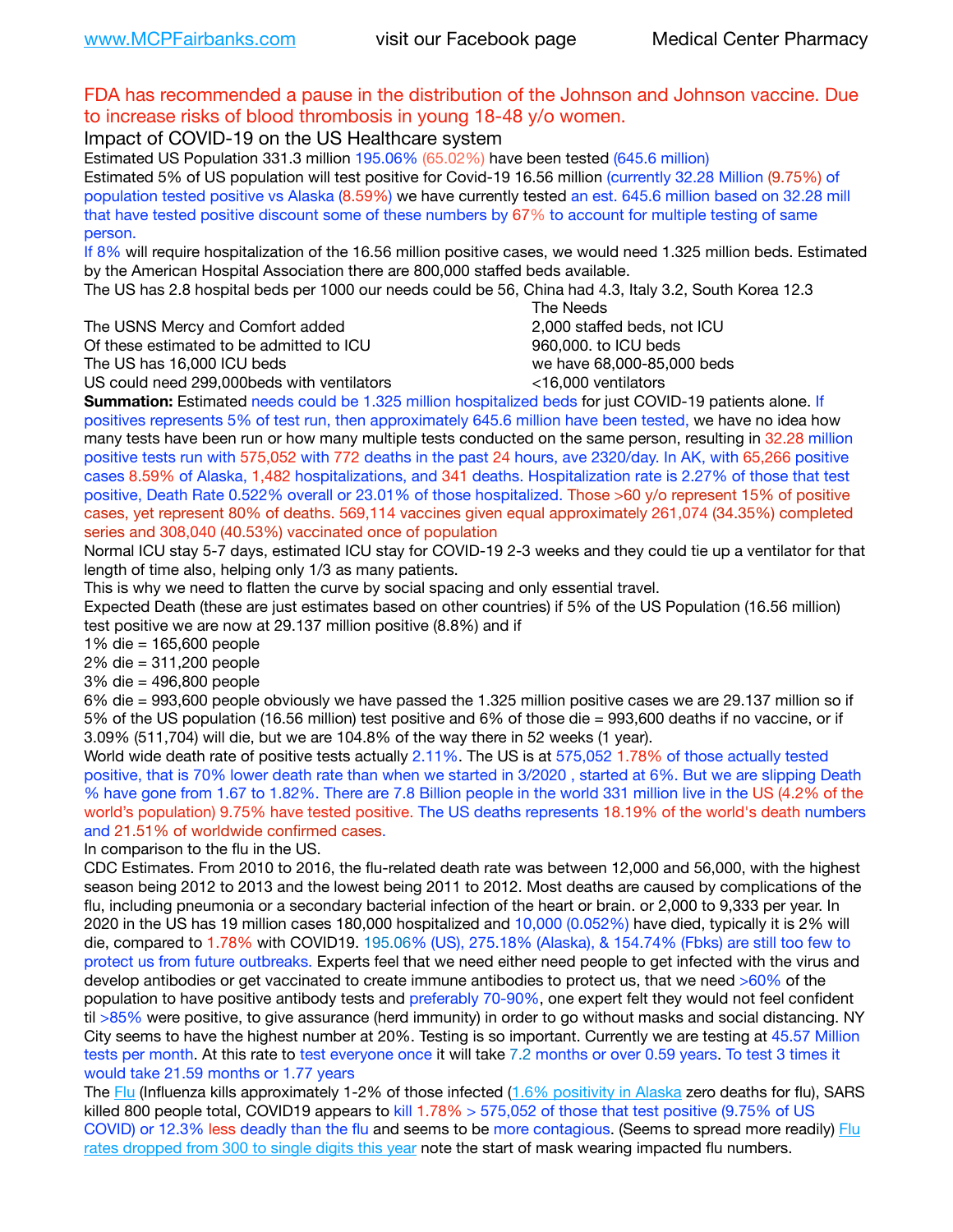Alaska has 65,266 so far, 7,458 in Fairbanks or 1 of every 9 of Alaskans, and with 36 of 341 deaths 1 in 9, the first case was transient foreign airline crew member. Interesting, the Source of Alaska's SARS-Cov2 virus originated not from East Asia by travelers or the west coast (Washington where it was first observed) , but came from the east coast of the US, and they were inoculated first from Europe, accordingly from New York's Governor and CDC. Currently 36 Variants known, only 6 of major concern in the US. (Europe's (china's)) Primary, plus an Ohio variant (COH.20G/501Y), California, [UK](https://www.cdc.gov/coronavirus/2019-ncov/transmission/variant-cases.html) (B.1.1.7), (7) South African (1.351), and (2) Brazil (P.1), we have seen 5, Europe's (China) [variant,](https://www.webmd.com/lung/news/20210318/cdc-who-create-threat-levels-for-covid-variants?ecd=wnl_cvd_031921&ctr=wnl-cvd-031921&mb=kYbf7DsHb7YGjh/1RUkcAW0T6iorImAU1TDZh18RYs0=_Support_titleLink_2) California, Brazil, UK, South Africa, in Alaska so far, the last 3 in particular as they have a 50% increase in transmissibility vs 20% in the others over the China variant.

**Best practice protection** is good personal Hygiene do not touch eyes, nose, mouth, wash hands frequently for at least 20-30 seconds, before you touch your face, and observe personal spacing of 6-18 feet. Remove your shoes in your house, frequently clean surface areas, let the cleaner sit 15-20 sec before wiping off. **We are recommending to wear any kind of mask.**

Drug treatment is being researched, but as yet not been verified, only suggested. Best to isolate those sick and isolate those most susceptible (old and preconditioned with risk factors)

**Risk factors:** Cardiovascular disease (56.6%), Obesity (41.7%), Diabetes (33.8%), age >60, respiratory problems, especially smokers or those who vape, High Blood Pressure

If you have been exposed self isolate for 2-4 weeks

One episode in China, a man tested negative for 27 days before showing symptoms. So Isolation may want to be considered up to 4 weeks not just 10-14 days.

Italy 1 in 10 positive cases admitted to ICU due to Hypoxic failure requiring mechanical ventilation. In NY it was 1 in 7 that required hospitalization, of the 5700 hospitalized 2634 were discharged (79% (2081)) or added (21%(553)), 9 in 10 put on a ventilator died.

Public policy development and education is important. **How Long does Covid-19 stay on objects**  $\Delta$ ir (dropleto in air, sneeze/cough) up to 3 hours

| All (dioplets in all, sheeze/cough)     | ap to 3 Hours |                            |
|-----------------------------------------|---------------|----------------------------|
| Copper                                  | 4 hrs         |                            |
| skin (SARS-COV2)                        | 9.04 hrs      | (Influenza virus 1.82 Hrs) |
| droplets on skin (sneeze)               | 11 hours      |                            |
| Cardboard (Amazon Box)                  | 24 hrs        |                            |
| <b>Plastic surfaces/Stainless Steel</b> | 72 hours      |                            |
|                                         |               |                            |







Vaccination in Alaska by Age



### Updated graph numbers.

#### Project outward

| Exhalation can spray           | $1.5$ m $(4.9$ ft)     |
|--------------------------------|------------------------|
| spittle (droplets)             |                        |
| Coughing                       | $2 \text{ m}$ (6.6 ft) |
| Sneeze                         | 6 m (19.7 ft)          |
| Development of immune response |                        |

Early viral testing tests to see if you currently have the virus.

Later antibody testing tells us if you have been exposed and survived. But does not tells us if you have immunities to the virus. We will need to have both tests done in order to

open the community..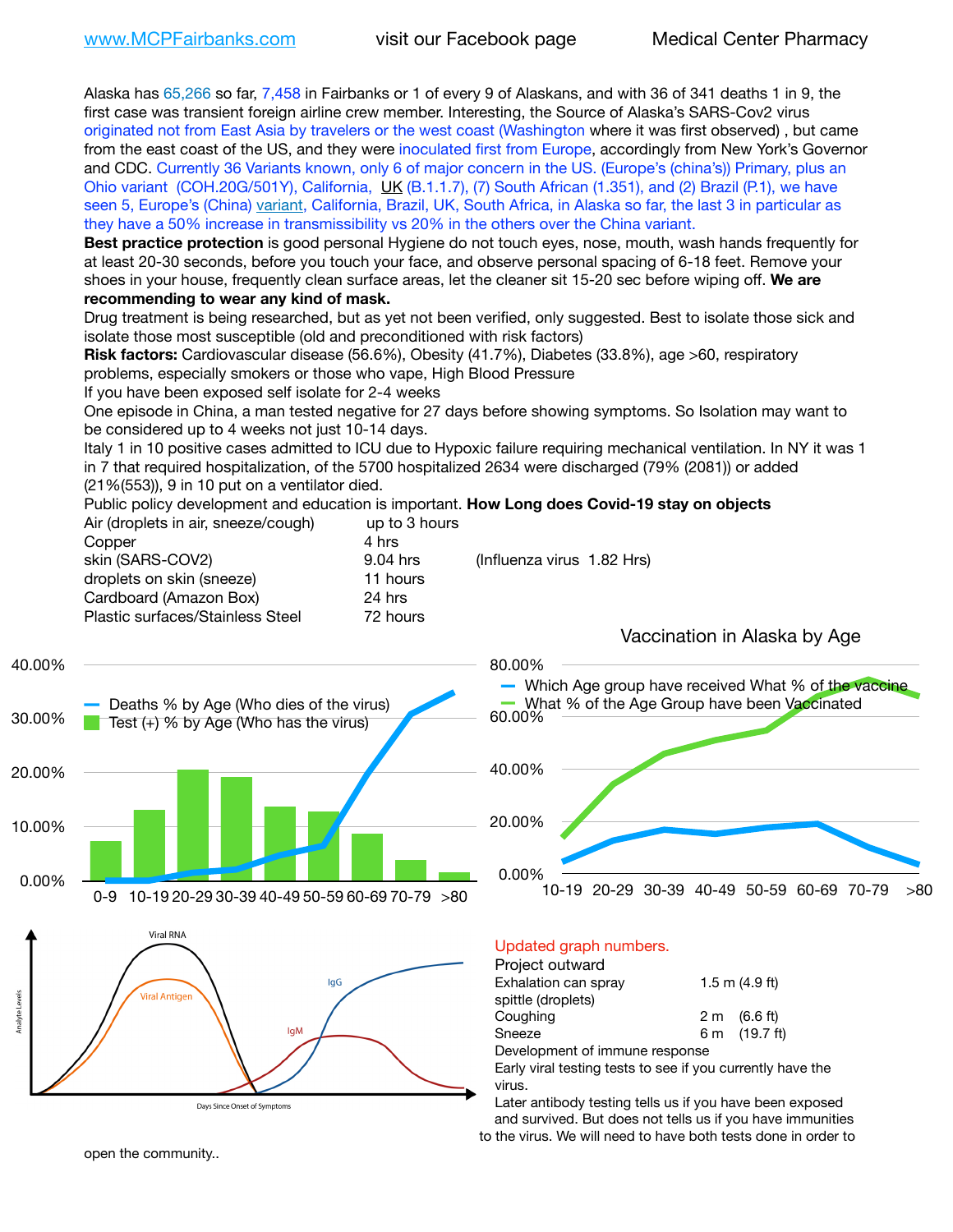Viral Antigen and Viral RNA tells us you have the disease and can spread the disease and can or are currently sick. IgM (short term) and IgG (long term antibodies) tells us you have experienced the virus or had the vaccine, and got over it. You may be resistant if your [antibody levels](https://www.cdc.gov/coronavirus/2019-ncov/lab/resources/antibody-tests.html) are high enough. [Current](https://l.facebook.com/l.php?u=https://www.itv.com/news/2020-10-26/covid-19-antibody-levels-reduce-over-time-study-finds?fbclid=IwAR3Dapzh1qIH1EIOdUQI2y8THf7jfA4KBCaJz8Qg-8xe1YsrR4nsAHDIXSY&h=AT30nut8pkqp0heVuz5W2rT2WFFm-2Ab52BsJxZZCNlGsX58IpPkuVEPULbIUV_M16MAukx1Kwb657DPXxsgDN1rpOQ4gqBtQsmVYiWpnHPJo2RQsU6CPMd14lgLnQnFWxfVi6zvmw&__tn__=-UK-R&c%5B0%5D=AT1GaRAfR_nGAyqcn7TI1-PpvqOqEKXHnz6TDWvRStMnOSH7boQDvTiwTOc6VId9UES6LKiOmm2m88wKCoolkJyOFvakt2Z1Mw8toYWGGoWW23r0MNVBl7cYJXB_UOvGklNHaNnaNr1_S7NhT3BSykNOBg) [View of antibodies/immunity](https://www.livescience.com/antibodies.html)[.](https://www.itv.com/news/2020-10-26/covid-19-antibody-levels-reduce-over-time-study-finds) We have tested currently 275.18% (91.73%) of the Alaskan population and over little over 195.06% (65.02%) of the US population, discount these numbers by 67% to reflect multiple testing of the same person. To be safe, we need at least 25% to see if we are making progress, [60%](https://www.jhsph.edu/covid-19/articles/achieving-herd-immunity-with-covid19.html) to [barely qualify](https://www.nature.com/articles/d41586-020-02948-4) to be safe, and [70-90%](https://www.mayoclinic.org/herd-immunity-and-coronavirus/art-20486808) to be assured we will not see a second wave of sickness. Some experts will [not feel safe til we are at 85%.](https://www.bannerhealth.com/healthcareblog/teach-me/what-is-herd-immunity)

Three types of clinical laboratory COVID-19 or SARS-CoV-2 tests are being developed:

Molecular Gene sequencing (current method), Viral antigen (testing parts of the virus), Host antibody tests (serology). They detect the virus in different ways.

Mask & [Mask Usage:](https://www.nationalgeographic.com/history/2020/03/how-cities-flattened-curve-1918-spanish-flu-pandemic-coronavirus/) N95 filter out 95% of the particles in the air 3 microns in size or larger.

Mold sizes are about 10-12 microns in size. Bacteria are larger, so is dust

Gas molecules and viruses are smaller. PM2.5 are 2.5 microns in size.

**Viruses** can be 1 micron in size, 0.3 micron in size, or 0.1 microns in size, so they **will pass right through**. **We recommend wearing any mask, the mask may provide up to 5 times the protection** ver **wearing no mask at all**. It still **does not protect** the wearer from contracting the infection, it **can inhibit** the spreading, something is **better than nothing at all**.

**Remember there is a clean side ( the side towards you) and a dirty side,** the side to the contaminated air is dirty. If you are COVID positive then this is reversed. When handling the mask, do not touch the dirty side and then touch your face, Wash properly your hands first after touching the dirty side before touching your face. If you are infected the dirty side is the inside surface of the mask. Wash your homemade mask in hot water wash >133F (for at least 10 minutes) and rinse to sanitize with high heat >133F Plus and a weak bleach or peroxide (not Both) the mask. Daily if possible. If you are a frontline health care provider with a homemade fabric mask 2 hours. Do not touch the dirty side.

**Alcohol solutions** should be 60-80% alcohol **70%** is optimal. **Keep wet and rub 30 seconds**, or Happy Birthday song sung 3 times. **Hydrogen peroxide diluted to 2%** or 4 teaspoonful per quart of water (20ml per 946ml) Bleach the same ratio **Vinegar and ammonia are good cleaning agents, but not disinfectants**. **Do not mix** any of these agents together, toxic fumes can result. **Disinfectants, in order to be effective**, should remain on the applied surface, to be cleaned moist **(wet) for 30 seconds to 4 minutes** depending on material. Caution may dissolve glue or adhesives or bleach and discolor items, check with manufacturers. Do not let it get inside electronic devices. UV (10 minutes), [UV light](http://www.docreviews.me/best-uv-boxes-2020/?fbclid=IwAR3bvFtXB48OoBBSvYvTEnKuHNPbipxM6jUo82QUSw9wckxjC7wwRZWabGw) only kills where it can see.

#### **Myths**

Taking hot baths, using colloidal silver, eating garlic soup, gargling with bleach are not proven to be effective. We have already seen using chloroquine taking the wrong form in the wrong dose can be fatal, one death and one critically injured. (see Arizona couple after listening to the president)

**We have heard of all kinds of cures.** To date there is no curative or preventative treatments, only supportive therapy. At this point there is **no proof** that Quinine, zinc, Hydroxychloroquine, Chloroquine, or Vitamin C works. As they say wives-tale at best, irresponsible reporting most likely. We have seen no information that they work, ineffective dosing issues, over-dosing issues, permanently killing the senses of smell or taste, inappropriate usage, cardiac arrhythmias, and death from the usage of these agents have been reported.

The virus may die out with heat of summer, or cold weather, this is a myth, There are a couple of studies at show the virus can withstand 98F. We know the body tries to use up to 104F to potentiate our immune system, to kill viruses. Taking NSAID, Aspirin, Ach-Inhibitors, Arb's and you get the COVID-19 infection are not contraindicated and no clinical evidence that says you should stop any of these classes of medications. It would be misguided and ill advised if you did so In other words, Unless your doctor makes changes, keep taking your medications unless told to do otherwise.

As of 12/21/20, DHSS is aware of 11 reports regarding possible allergic reactions from Alaska's hospitals to CDC: Bartlett Regional Hospital (8), Providence Alaska (2) and Fairbanks Memorial Hospital (1). Two were identified as anaphylaxis and one of those resulted in hospitalization for ongoing monitoring. In the other three cases, symptoms were mild and not considered anaphylaxis. Symptoms have resolved in all cases and the hospitalized patient has been discharged and is doing well. The CDC said there appears to be no obvious geographic clustering of these reactions, nor was a specific production lot involved. People who experience anaphylaxis after the first dose should not receive a second dose, according to CDC recommendations.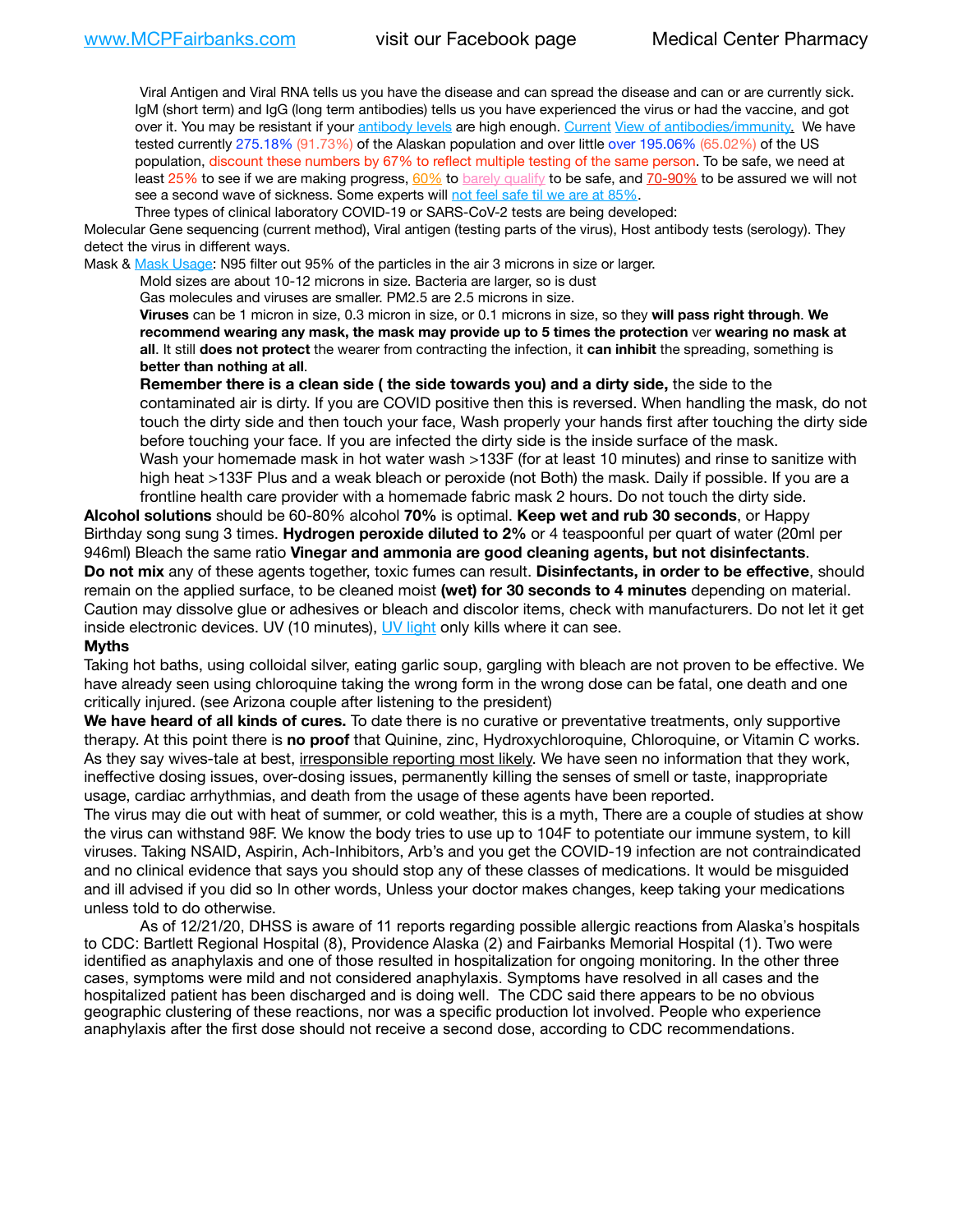Most Alaska adults have at least one ongoing condition that increases their chances of getting seriously ill with COVID-19.



| <b>Conflict</b>                                | <b>Combat Death</b> | Past 24 hours |
|------------------------------------------------|---------------------|---------------|
| <b>Revolutionary War</b>                       | 8,000               |               |
| <b>Civil War</b>                               | 214,938             |               |
| <b>World War I</b>                             | 53,402              |               |
| <b>World War II</b>                            | 291,557             |               |
| <b>Korean Conflict</b>                         | 33,686              |               |
| Vietnam                                        | 47,424              |               |
| <b>Gulf War</b>                                | 149                 |               |
| Afghanistan                                    | 1,833               |               |
| Iraq                                           | 3,836               |               |
| <b>1918 Flu</b>                                | 675,000             |               |
| 9/11 deaths                                    | 2,977               |               |
| COVID19 deaths from 1/20/2020<br>to 04/29/2021 | 575,052             | 772           |

Check our website [www.MCPFairbanks.com](http://www.MCPFairbanks.com) for the 13 testing sites in the interior of Alaska.

Alaska is in Phase 2, Where everyone over the age of 16 years old qualify to receive the vaccination. Those under the age of 16 will be announced at a later time, pending research results from The companies producing the vaccines and the FDA approval process. Be sure to keep and save your proof of vaccination cards as you may need it for travel purposes in the future.

Gao Fu, the director of the China Centers for Disease Control, admitted on 4/10/2021 that the country's vaccines don't exactly give Covid-19 a knockout blow. One study from Brazil found that the vaccine from the Chinese company Sinovac was 50.4% effective, compared to Pfizer's 97%. Fu said the government is looking for ways to boost effectiveness.

## Many Alaskans live with underlying health concerns

You can not change your age but you can affect change with other risk factors. Nov. 17, 2020 for more information check out [Alaska DHSS Insights](http://dhss.alaska.gov/dph/Epi/id/Pages/COVID-19/blog/20201117.aspx)

Epidemiologists within the Section of Chronic Disease Prevention and Health Promotion analyzed reports from about 8,500 randomly-selected Alaska adults who participated in the annual [Behavioral Risk Factor Surveillance System \(BRFSS\)](http://dhss.alaska.gov/dph/Chronic/Pages/brfss/default.aspx) telephone survey between 2016 and 2018. About 67% of Alaska adults — two out of three — have at least one of the following ongoing health concerns that have been shown to increase chances for serious illness from COVID-19: